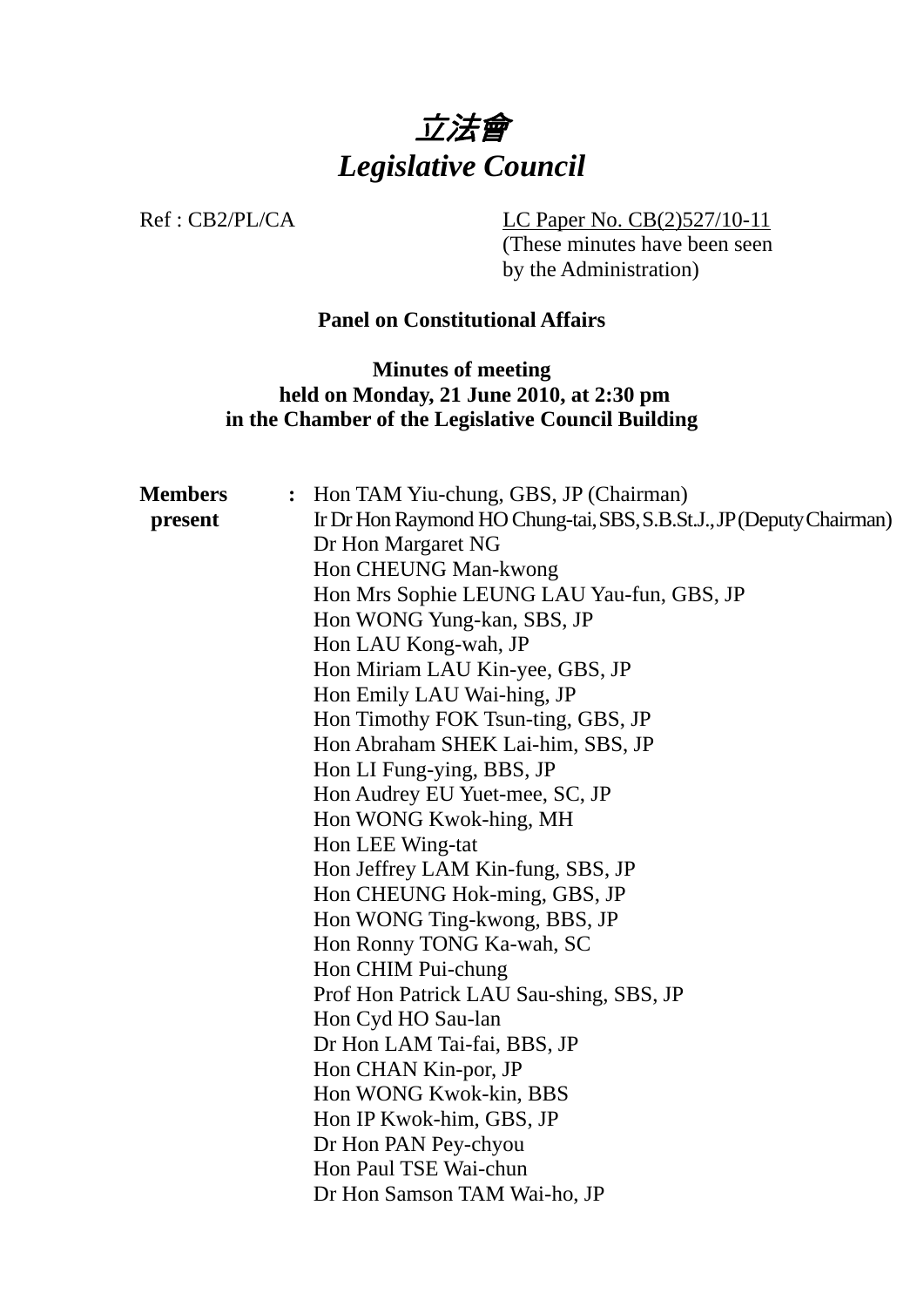| <b>Members</b><br>absent             | Hon Alan LEONG Kah-kit, SC<br>Hon LEUNG Kwok-hung<br>Hon Tanya CHAN<br>Hon WONG Yuk-man<br>: Hon Albert HO Chun-yan<br>Dr Hon Philip WONG Yu-hong, GBS<br>Hon LAU Wong-fat, GBM, GBS, JP<br>Dr Hon Priscilla LEUNG Mei-fun<br>Hon CHEUNG Kwok-che<br>Hon Mrs Regina IP LAU Suk-yee, GBS, JP           |
|--------------------------------------|-------------------------------------------------------------------------------------------------------------------------------------------------------------------------------------------------------------------------------------------------------------------------------------------------------|
| <b>Public Officers:</b><br>attending | Item III<br>Miss Adeline WONG Ching-man<br>Under Secretary for Constitutional and Mainland Affairs<br>Mr Arthur HO Kin-wah<br>Deputy Secretary for Constitutional and Mainland Affairs<br>Mr Hubert LAW Hin-cheung<br>Principal Assistant Secretary for Constitutional and Mainland<br><b>Affairs</b> |
|                                      | Ms Roxana CHENG Pui-lan<br><b>Senior Assistant Solicitor General</b><br>Department of Justice<br>Mr CHOW Wing-hang<br>Principal Assistant Secretary (Security)D                                                                                                                                       |
|                                      | <b>Security Bureau</b><br>Mrs NG KIANG Mei-nei, Millie<br>Principal Assistant Secretary (Security)E<br><b>Security Bureau</b>                                                                                                                                                                         |
| <b>Attendance by:</b><br>invitation  | Item III                                                                                                                                                                                                                                                                                              |

 $- 2 - -$ 

Amnesty International Hong Kong

Mr Billy LEUNG Campaigner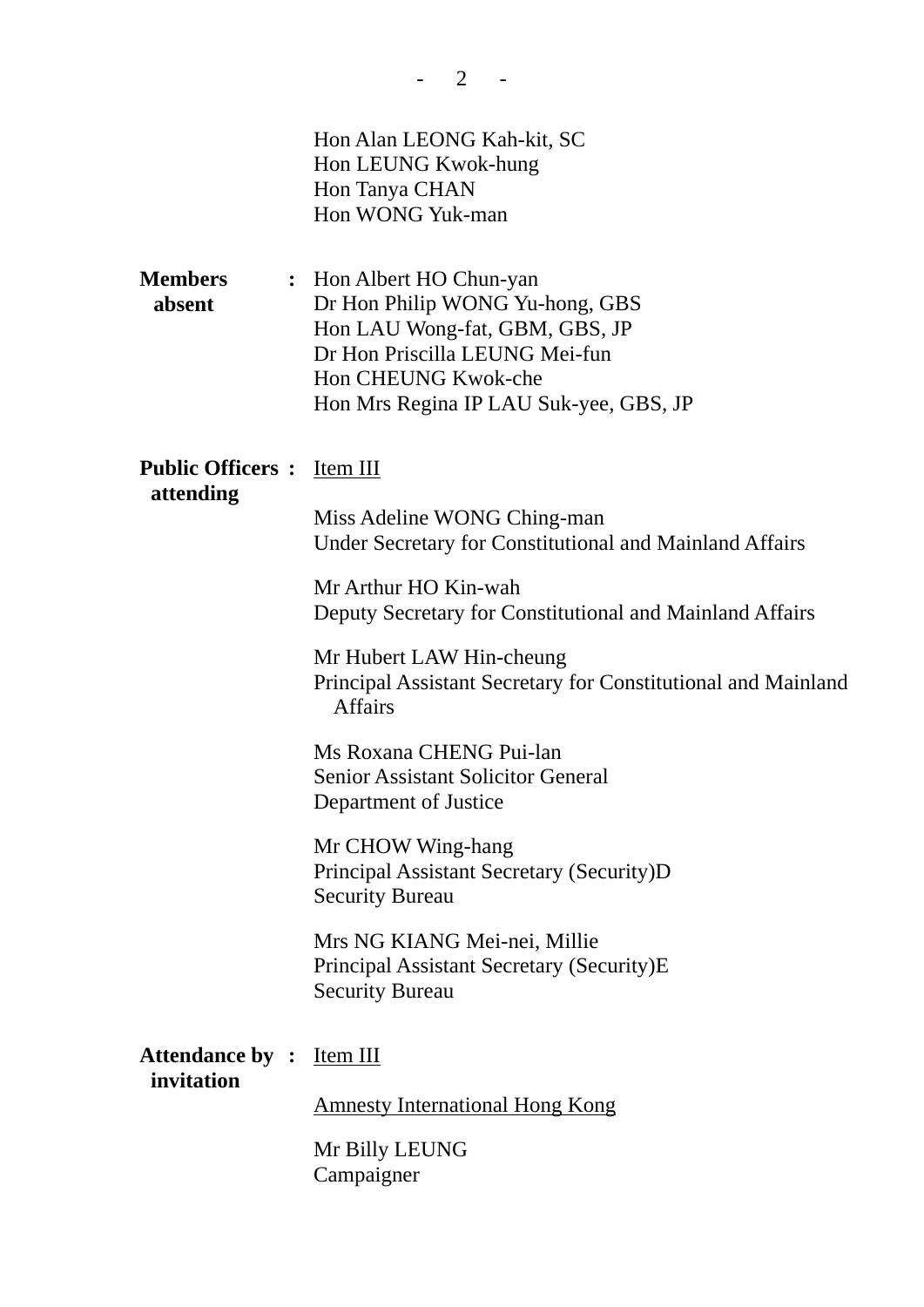|                               |                | 3                                                                                     |
|-------------------------------|----------------|---------------------------------------------------------------------------------------|
|                               |                | <b>Hong Kong Human Rights Monitor</b>                                                 |
|                               |                | Miss Debbie TSUI<br>Project and Education Officer                                     |
|                               |                | Social Affairs Association of the HK Institute of<br><b>Education Students' Union</b> |
|                               |                | Mr TSANG Wai-bong<br><b>Project Coordinator</b>                                       |
|                               |                | The Group of Approaching LYL Behaviour Action                                         |
|                               |                | Mr Edward YUM<br>Member                                                               |
|                               |                | Green Radio                                                                           |
|                               |                | Mr LO Kin-hei                                                                         |
|                               |                | 169 Patriotic Democratic Alliance                                                     |
|                               |                | Mr WONG Ho-ming<br>President                                                          |
| <b>Clerk</b> in<br>attendance |                | : Miss Flora TAI<br>Chief Council Secretary (2)3                                      |
| <b>Staff</b> in<br>attendance | $\ddot{\cdot}$ | Mr Arthur CHEUNG<br>Senior Assistant Legal Adviser 2                                  |
|                               |                | Ms Clara TAM<br><b>Assistant Legal Adviser 9</b>                                      |
|                               |                | Mrs Eleanor CHOW<br>Senior Council Secretary (2)4                                     |
|                               |                | Mrs Fonny TSANG<br>Legislative Assistant (2)3                                         |
|                               |                | <b>Miss Lulu YEUNG</b><br>Clerical Assistant (2)3                                     |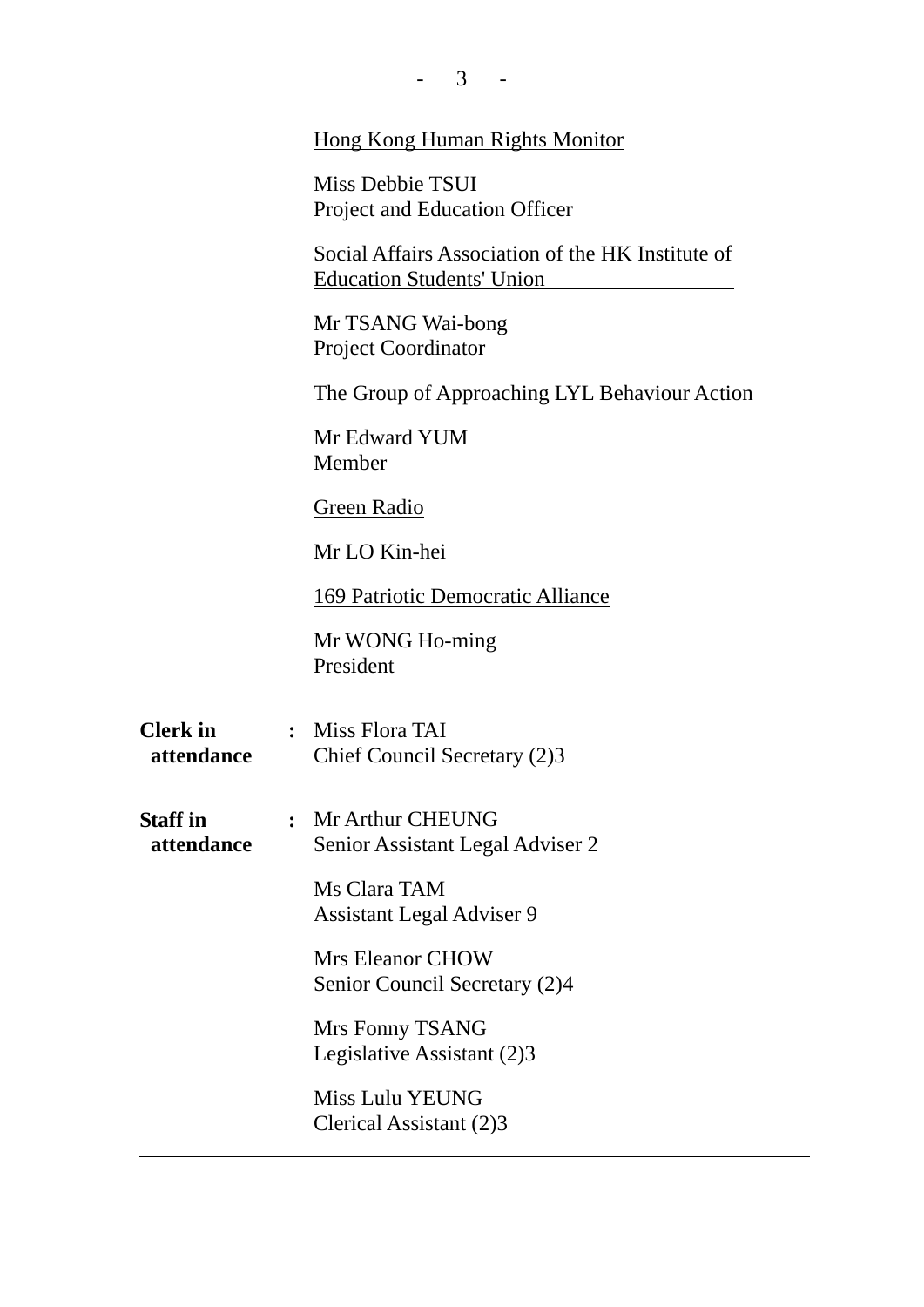## **I. Information papers issued since the last meeting**

Members noted that the following papers had been issued since the last meeting -

- (a) an e-mail from Mr CHENG Shu-ki on setting up of polling stations in public hospitals by the Electoral Affairs Commission [LC Paper No. CB(2)1768/09-10(01)]; and
- (b) an outline of topics to be covered in the third report of the Hong Kong Special Administrative Region ("HKSAR") under the United Nations Convention on the Elimination of all Forms of Discrimination Against Women ("CEDAW") [LC Paper No. CB(2)1811/09-10(01)].

# **II. Items for discussion at the next meeting**

[LC Paper Nos. CB(2)1828/09-10(01) to (02)]

2. Members agreed to discuss at the next meeting on 19 July 2010 the following items proposed by the Under Secretary for Constitutional and Mainland Affairs ("USCMA") -

- (a) review of the number of elected seats for the Fourth Term District Councils ("DCs"); and
- (b) an outline of the topics to be covered in the third report of HKSAR under CEDAW.

3. Members also agreed that as proposed by the Administration, the Panel would receive views on item 2(b) above at the next meeting.

4. Ms Emily LAU said that the Executive Council had just given its approval-in-principal to the Democratic Party ("DP")'s proposal on "one-person-two-votes" for returning the five new DC functional constituency ("FC") seats in 2012. She considered that the Administration should explain the DP's proposal to Members as soon as possible.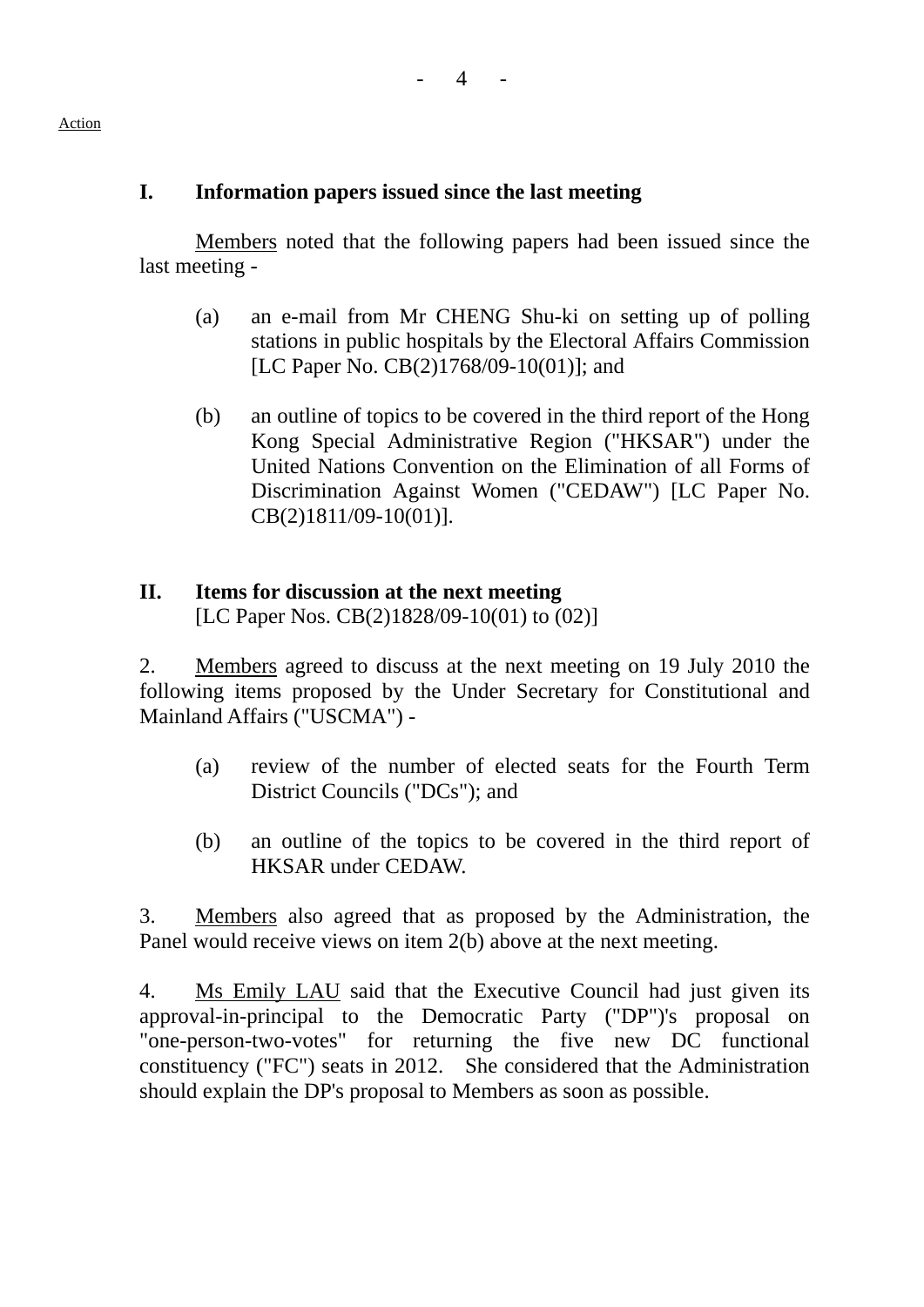5. Ms Audrey EU said that when the Subcommittee on Package of Proposals for the Methods for Selecting the Chief Executive and for Forming the Legislative Council in 2012 ("the Subcommittee") reported its deliberations to the House Committee on 11 June 2010, the House Committee agreed that the Subcommittee should convene meetings if necessary to discuss any amendments to the constitutional reform package proposed by the Government. Since the DP's proposal would give rise to new issues such as the voting system for returning the six DC FC Members and the procedure for nominating candidates for DC FC, the Administration should explain the related implications and consult Members on the DP's proposal. Ms EU suggested that the Administration should also consider withdrawing the two motions on the amendments to the methods for selecting the Chief Executive ("CE") and for forming the Legislative Council ("LegCo") (the "two electoral methods") in 2012 which were scheduled to be moved at the Council meeting on 23 June 2010.

6. USCMA explained that the two motions to be moved on 23 June 2010 concerning the amendments to the two electoral methods in 2012 would involve amendments to Annexes I and II to the Basic Law ("BL"). In the press conference held earlier that day, CE had made clear that the DP's proposal would be implemented by local legislation, subject to the passage of the two motions on the two electoral methods in 2012. As the DP's proposal would not involve any changes to the wording of the two motions, the Administration had no intention to withdraw them.

7. In response to the views of Ms Emily LAU and Ms Audrey EU that the Subcommittee should convene a meeting to discuss the DP's proposal, the Chairman, who was also the Chairman of the Subcommittee, said that he would liaise with the Administration on the appropriate timing for the Secretary for Constitutional and Mainland Affairs to meet with Members on the DP's proposal.

(*Post-meeting note*: The Secretary for Constitutional and Mainland Affairs wrote to the Chairman on 21 June 2010 proposing that there should be a general discussion on the details for implementing the DP's proposal by local legislation at the next Panel meeting in July 2010.)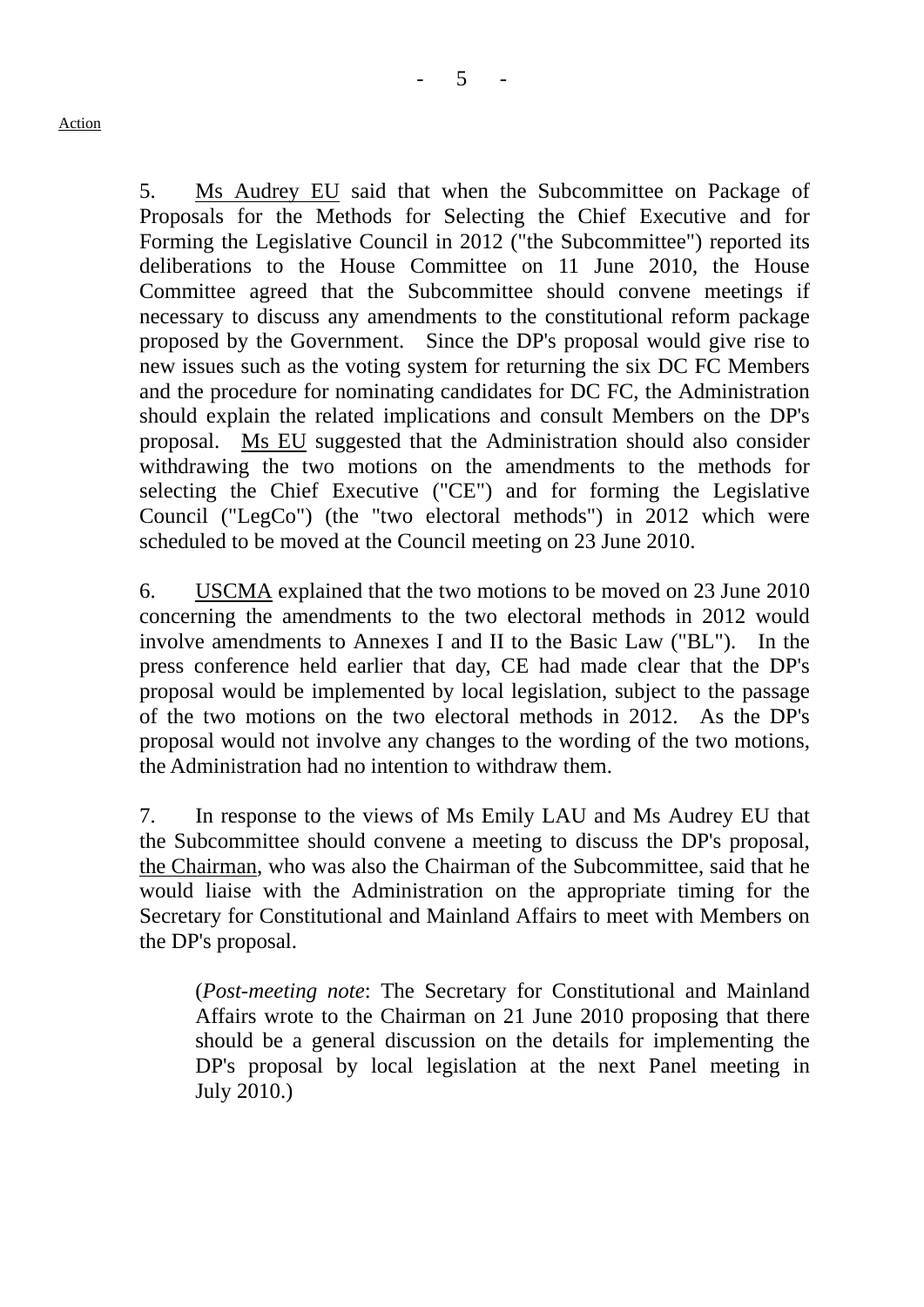**III. An outline of the topics in the third report of the Hong Kong Special Administrative Region in the light of the International Covenant on Civil and Political Rights**  [LC Paper Nos. CB(2)1722/09-10(01), CB(2)1828/09-10(03) to (05), CB(2)1866/09-10(01) and CB(2)1914/09-10(01)]

8. Members noted that the proposed outline of the topics to be included in the third report of HKSAR in the light of the International Covenant on Civil and Political Rights ("ICCPR") ("the third report") was issued in June 2010 for public consultation until 15 July 2010.

- 9. Members noted the following papers on the subject under discussion
	- (a) background brief prepared by the LegCo Secretariat [LC Paper No. CB(2)1828/09-10(03)]; and
	- (b) submission from Mr HUI Kwan-yiu [LC Paper No. CB(2)1828/09-10(05)].

Presentation of views

10. Miss Debbie TSUI of Hong Kong Human Rights Monitor ("HKHRM") said that according to Article 25(b) of ICCPR, "every citizen shall have the right and the opportunity without unreasonable restrictions to vote and to be elected at genuine periodic elections which shall be by universal and equal suffrage". However, the recent remark made by Mr QIAO Xiaoyang, Deputy Secretary-General of the Standing Committee of the National People's Congress ("NPCSC"), on 7 June 2010 and the remarks made by the Chief Secretary for Administration on constitutional reform were inconsistent with the principles of universality and equality as defined in Article 25(b). She was concerned that while the electorate of DC FC would be broadened, the DP's proposal would deprive the right of people other than elected DC members to nominate candidates and to stand for election as well as deviate from the principle that the weight of each vote among different sectors in the community should be equal. She further queried whether a high threshold would be imposed on the nomination procedure and whether FCs would be retained as an extension to the DC FC model in future LegCo elections if the DP's proposal was implemented. Miss TSUI also expressed concern that the Administration had stepped up its effort in suppressing demonstrations and initiating prosecutions against demonstrators since 1 October 2009. The views of HKHRM on right of

Action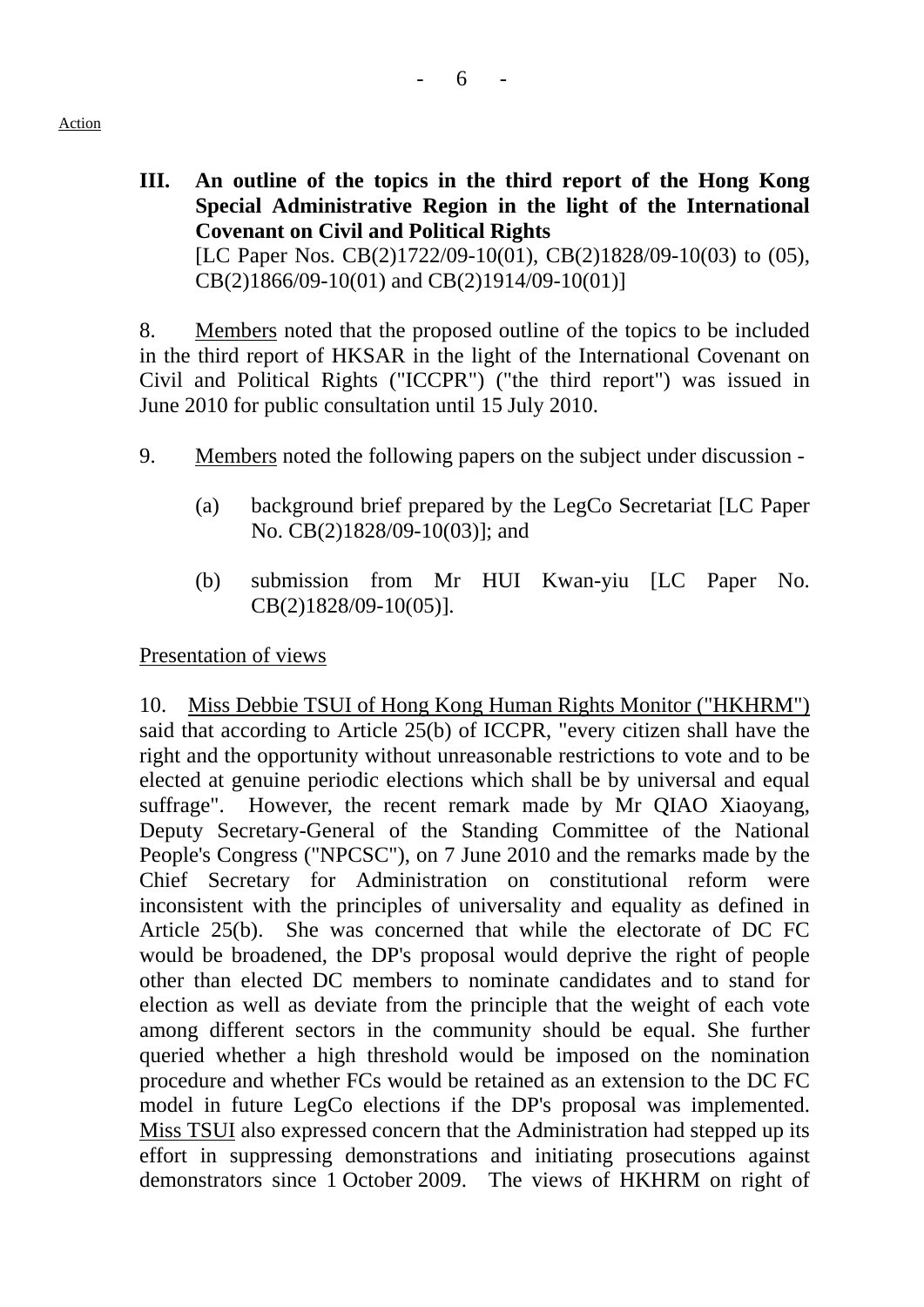peaceful assembly (Article 21 of ICCPR), right to participate in public life (Article 25 of ICCPR), and other rights were detailed in its submission [LC Paper No. CB(2)1914/09-10(01)]. She requested the Administration to address the issues raised by HKHRM in the third report.

11. Mr Billy LEUNG of Amnesty International Hong Kong ("AIHK") said that AIHK was concerned that the provisions of the Public Order Ordinance (Cap. 245) might impose restrictions on the exercise of rights to freedom of expression and assembly as guaranteed under Articles 19 and 21 of ICCPR, the Race Discrimination Ordinance (Cap. 602) was not entirely in conformity with ICCPR (Articles 2(1) and 26), and HKSAR was not a party to the United Nations' 1951 Convention relating to the Status of Refugees ("CSR"). Views of AIHK were detailed in its submission [LC Paper No. CB(2)1866/09-10(01)].

12. Mr TSANG Wai-bong of Social Affairs Association of the HK Institute of Education Students' Union ("SAA") criticised that the work of the Government to safeguard the rights of Hong Kong people guaranteed in ICCPR was far from satisfactory. He considered that the Government had taken various measures and actions to suppress civil rights and infringe freedom of opinion and expression guaranteed under Article 19 of ICCPR. Mr TSANG added that despite Hong Kong was an international city, its government officials lacked international vision to take on board different views. With CE elected by a small-circle election, 30 FC Members who did not have the mandate of the people and an unfair split voting system, the voices of people could not be reflected in the legislature. He considered that the trampling on human rights was a result of the minority ruling the majority. The resources of Hong Kong were controlled by a few which had led to instability in society. He urged the Government to respect and safeguard human dignity, values and rights. Views of SAA were detailed in its submission [LC Paper No. CB(2)1828/09-10(04)].

13. Mr Edward YUM of The Group of Approaching LYL Behaviour Action ("LYL") said that Article 1(1) of ICCPR provided that all peoples had the right to freely determine their political status and freely pursue their economic, social and cultural development. However, the motions on the two electoral methods for 2012 scheduled to be moved on 23 June 2010, if passed, would restrict people to take part in the conduct of public affairs, to freely make nominations for candidates running in an election, to vote and to stand for election. He criticised that the DP's proposal likewise had neglected the right of people to nominate candidates and to stand for election.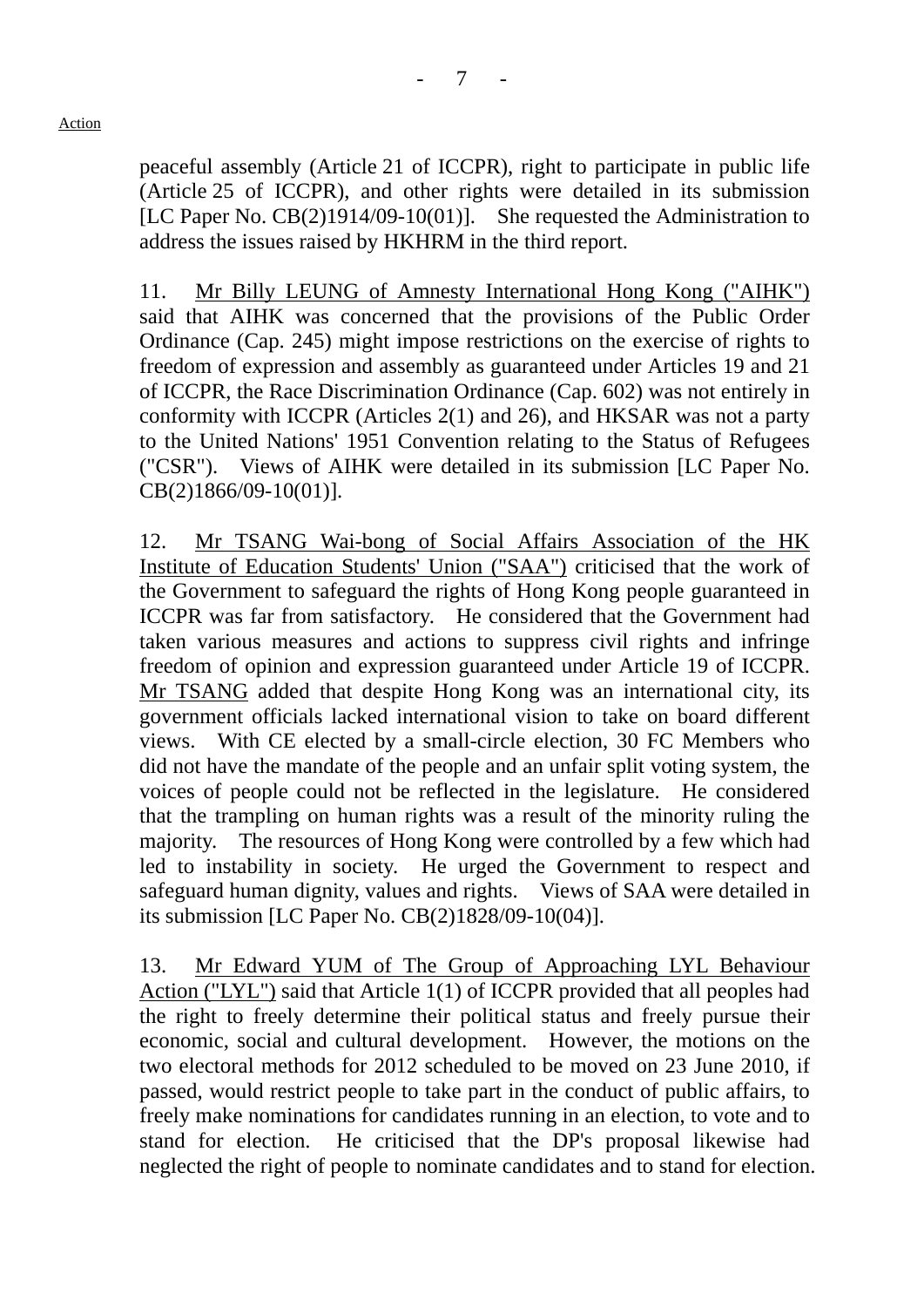He pointed out that if a FC system involved a screening process, imposed a high threshold on nomination, or required candidates to come from a particular sector, such system would not be compatible with the principles of universality and equality even though the FC seats were returned on the basis of "one-person-one-vote". In his view, the DP's proposal would not necessarily enhance the democratic element in constitutional reform, but would legitimise the FC system. He expressed dissatisfaction that DP and Ms Emily LAU had foregone their aim to abolish FCs and to implement dual universal suffrage in 2012.

14. Mr LO Kin-hei of Green Radio ("GR") requested the Administration to include in the third report the views of GR on the following Articles of ICCPR -

- (a) Preamble GR doubted whether the Administration had created favourable conditions for people to enjoy their civil and political rights;
- (b) Article 9(1) GR expressed concern that the Police had stepped up prosecutions against demonstrators, and questioned how the right to liberty and security was safeguarded when demonstrators were strip-searched after being arrested;
- (c) Article 17(1) GR expressed concern that campus drug testing which had interfered with one's privacy, honour and reputation should not be implemented on a territory-wide basis. GR also expressed concern that some officers of the Police and the Independent Commission Against Corruption did not comply with the relevant requirements of the Interception of Communications and Surveillance Ordinance (Cap. 589) ("ICSO"), as revealed in the Commissioner on Interception of Communications and Surveillance's Annual Report 2008, resulting in infringement of the right to protection of privacy, family, home and correspondence;
- (d) Article 19 GR expressed concern that the recent confiscation of the statue of the Goddess of Democracy by the Police on the ground that the organiser of the public exhibition in Times Square had violated the Places of Public Entertainment Ordinance (Cap. 172) had infringed the right to freedom of opinion and expression; and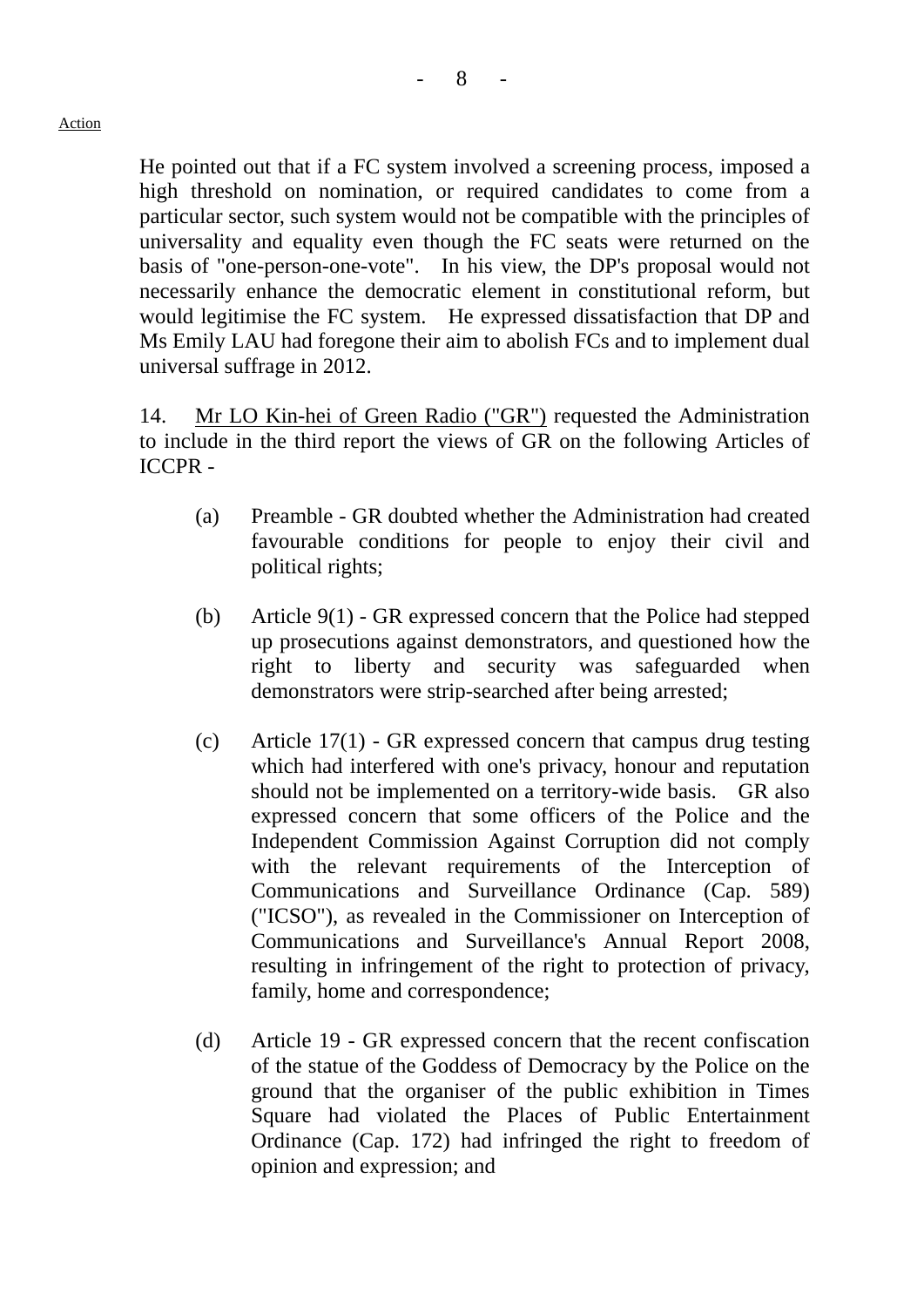(e) Article 21 - GR expressed concern that the unnecessary obstruction created by the Police to demonstrators during peaceful gatherings especially those held outside the Liaison Office of CPG in HKSAR ("the Liaison Office") was tantamount to restricting the right of peaceful assembly.

15. Mr WONG Ho-ming of 169 Patriotic Democratic Alliance said that the Administration should address the issues of FC and universal suffrage in the third report. He expressed dissatisfaction that at present, 14 out of 30 FC Members were returned uncontested, but the current split voting system had given the power of FC Members who were returned by a small electorate to veto proposals put forward by GC Members who had a public mandate, particularly on issues relating to people's livelihood. Referring to the recent statement made by Mr QIAO Xiaoyang on 7 June 2010 (who had said that "the core details of universal suffrage is the protection of universal and equal election rights" and "FCs have existed since electoral system was introduced to Hong Kong, and objective assessments should be made"), Mr WONG was concerned that it could imply that while there was a right for citizens to vote when universal suffrage was implemented, they might not have the right to stand for election and the right to make nomination. addition, FCs might be retained in another form which was inconsistent with the principle of universality and equality provided in Article 25(b) of ICCPR. He stressed that when universal suffrage was implemented, FC must be abolished. He criticised that DP had foregone its electoral pledge to pursue dual universal suffrage in 2012. Under the DP's proposal, the weight of each vote among different sectors in the community was not equal. It would also create further hurdles to achieve genuine universal suffrage. Mr WONG urged the Administration to withdraw the two motions regarding the two electoral methods in 2012, to abolish the FC system and the split voting system, and to implement genuine universal suffrage in Hong Kong.

### Discussion with members

### *Development of democracy (Articles 1, 19 and 25)*

16. Mr WONG Yuk-man said that the British Government had made use of the reservation in respect of Article 25(b) of ICCPR to deprive Hong Kong people of the right to democracy during the colonial era. While Hong Kong people thought that they would become their own master after the change of sovereignty, the HKSAR Government had explained that the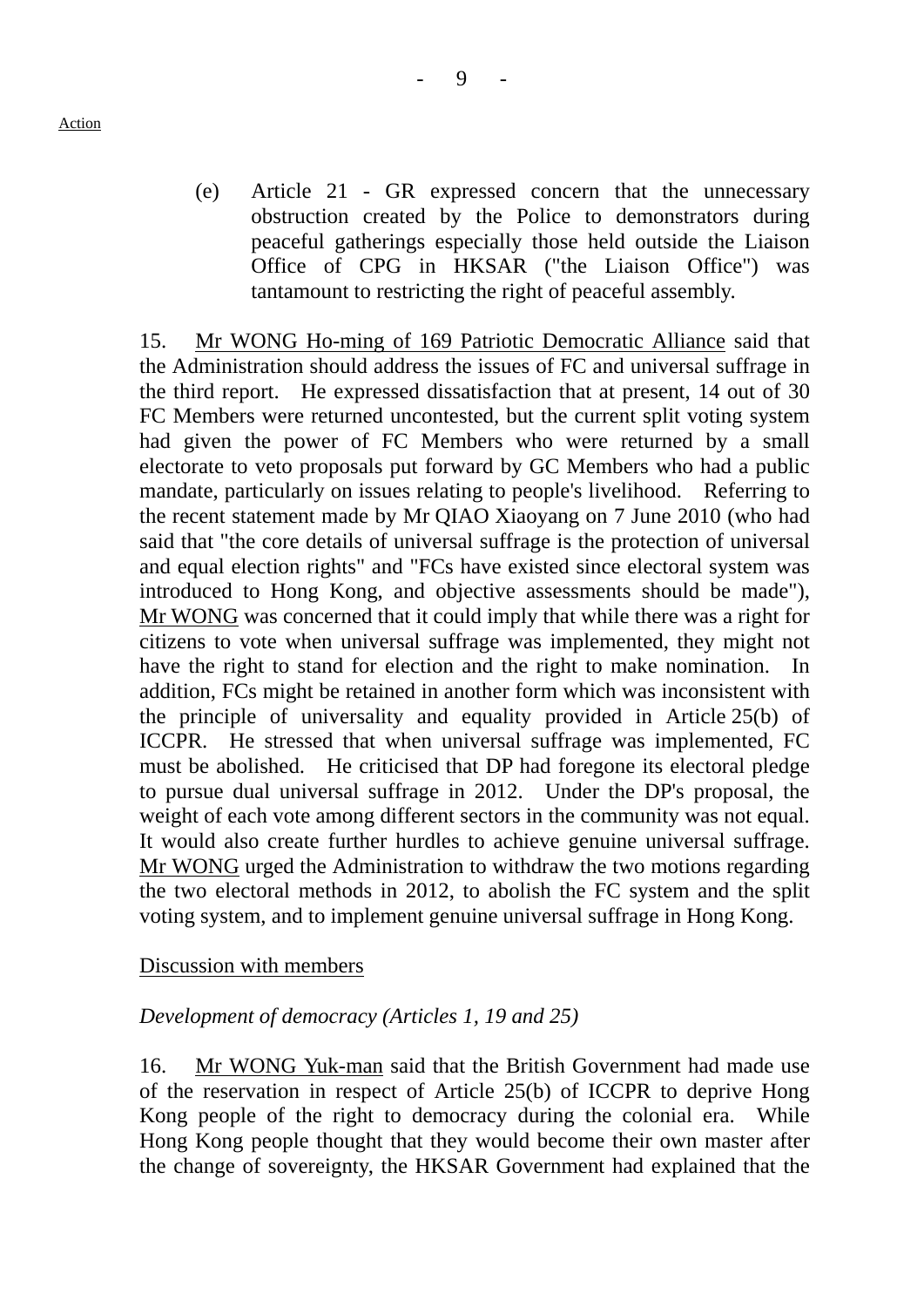reservation would continue to apply to Hong Kong. Mr WONG said that the DP's proposal would have to stand the test of universality and equality as defined in Article 25(b) of ICCPR. He said that since CPG had indicated that the DP's proposal was not inconsistent with BL and the 2007 NPCSC Decision, there was a dramatic change of views among senior Chinese officials, including Mr QIAO Xiaoyang and Mr LI Gang, Deputy Director of the Liaison Office, and Beijing loyalists, including Miss Elsie LEUNG and Miss Maria TAM. This revealed that the Government's strenuous effort to promote its constitutional reform package was of no importance and the accountability system was pathetic, as CPG was the only one who could have the final say on matters relating to constitutional reform. Mr WONG then bombarded DP with criticism that it had betrayed the people of Hong Kong and democracy, undermined Hong Kong's autonomy, and made under-the-table dealings with CPG. He considered that DP owed Hong Kong people an explanation.

17. Echoing the views of Mr WONG, Mr LEUNG Kwok-hung said that Mr Albert HO, Chairman of DP, had mentioned that he was approached by a Chinese official of substantive rank and authority to discuss the constitutional reform package. DP had never revealed the details of those discussions and how many times it had met with officials of the Liaison Office. Mr LEUNG said that since 17 May 2010, he had queried whether DP and the Administration had any mandate to represent Hong Kong people to bargain with the Liaison Office over the constitutional reform package for 2012. He expressed dissatisfaction that DP previously had pledged not to support the proposed package for 2012 unless a roadmap for universal suffrage was provided and the 23 pan-democratic Members would be united to veto the constitutional reform package, but DP had now proposed a so-called improved package which would have the effect of retaining FC for good. He reproached DP Members for betraying their voters who had voted for them in the 2008 LegCo Election, breaking their promise to pursue genuine universal suffrage, and having foregone the Party's charter and principles.

18. Ms Emily LAU said that the DP's proposal was suggested by a young DP member a few months ago and after incessant discussions, both DP and the Alliance of Universal Suffrage had supported the proposal. When the Administration refused to accept the DP's proposal on 7 June 2010, DP had decided not to give up as CPG had not turned down the proposal unequivocally. DP had then continued maintaining dialogue with the Liaison Office. She said that unless the League of Social Democrats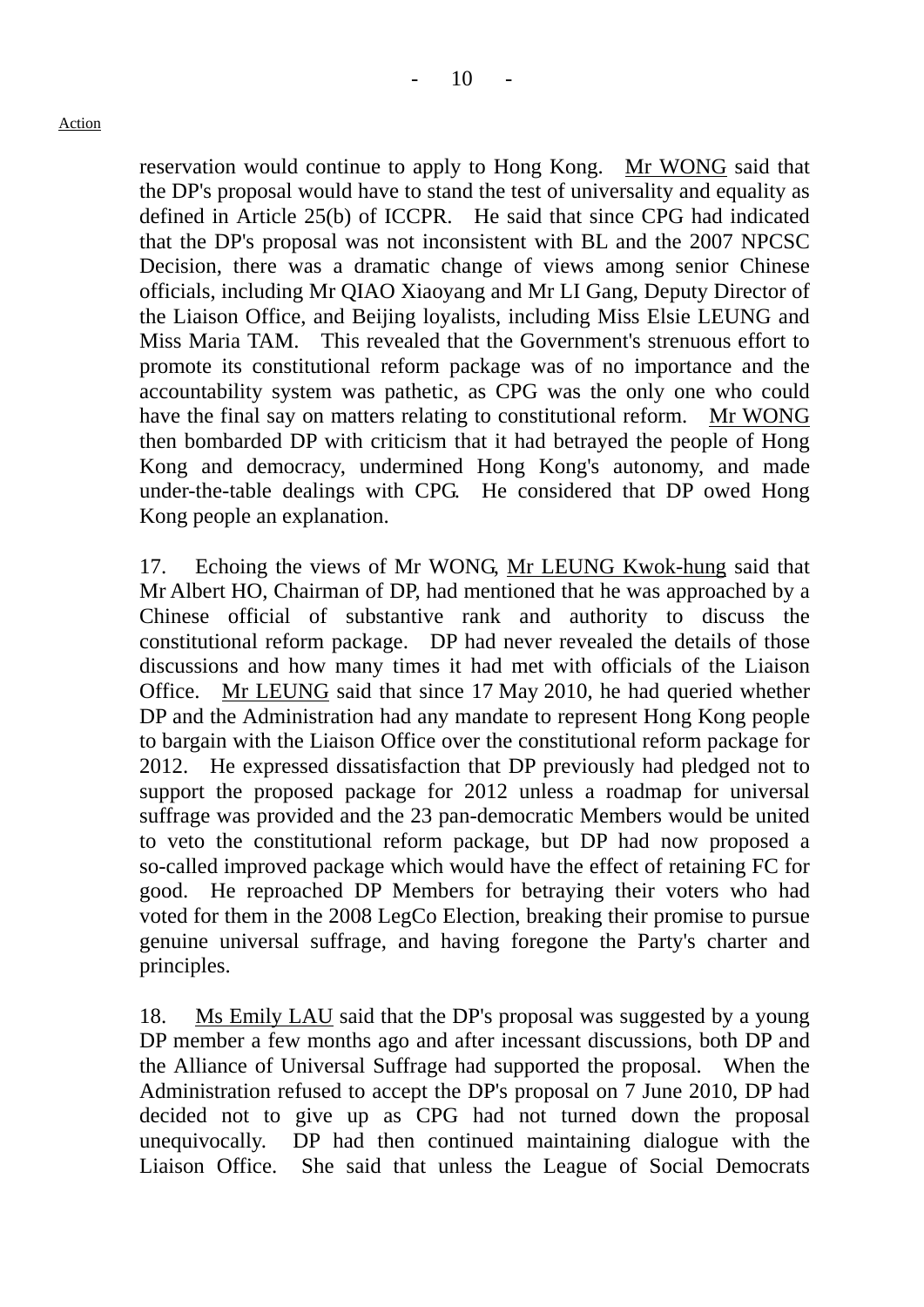("LSD") could produce evidence, the launch of its scathing attack on DP about making under-the-table dealings with the Liaison Office was unfounded. After having been heckled by Mr Edward YUM of LYL interrupting her speech intermittently, Ms Emily LAU said that she had not heckled Mr WONG Yuk-man and Mr LEUNG Kwok-hung despite their unfounded abuses because she respected freedom of speech. She raised strong objection that some people had used offensive language to smear, libel and intimidate DP. Ms LAU stressed that the spirit of democracy included politeness, allowing people to express their views in a peaceful and orderly manner, and respecting the views of one another.

19. Ms Emily LAU further said that DP noted that its proposal was controversial. Some people considered that the DP's proposal would favour the Democratic Alliance for the Betterment and Progress of Hong Kong ("DAB") which held a large number of elected DC seats. The view of DP was that it was up to the voters to decide whom they would vote for in future elections and that decision should be respected. Ms LAU added that the DP's proposal was not perfect; if it was proven to be wrong, DP would pay the price.

20. Mr LAU Kong-wah said that while there were different views in the community on the constitutional reform package, the mainstream view was that constitutional development should move forward where legally viable. In this connection, DAB supported the DP's proposal which would satisfy the demand of the community for a more democratic electoral system. As regards how universal suffrage would be achieved, it could be explored progressively since NPCSC had already provided a timetable for implementing universal suffrage. Mr LAU considered that the debate over the DP's proposal, if not carried out in a sensible and orderly manner, would not be welcomed by the public. While Article 19 of ICCPR provided that everyone had the right to express one's view, some people had, in the past few months, used abusive language to insult others who held views different from theirs and to prevent others from expressing their views. Mr LAU expressed concern that the trend, if continued, would not be conducive to the development of democracy. He urged political parties to respect dissenting views.

21. Echoing Mr LAU's views, Dr PAN Pey-chyou and Mr IP Kwok-him said that an open, diversified, sophisticated and democratic society should respect the views of others, including dissent and minority views. In the course of discussing controversial issues, one had to respect others' views in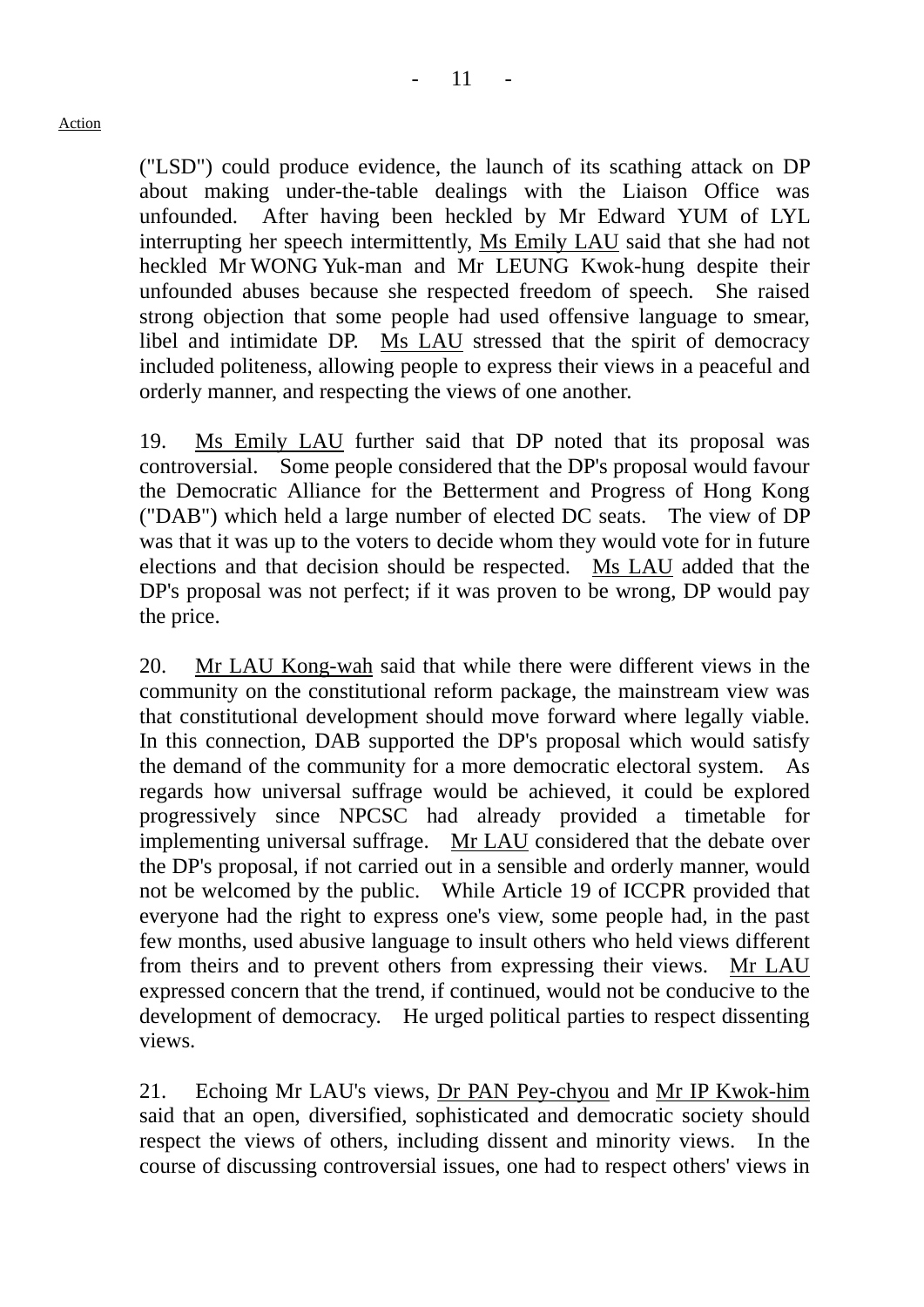order to gain respect for oneself. For the healthy development of democracy, they found violence and the use of offensive language for the purpose of preventing others from expressing freely their opinions totally unacceptable.

22. Ms Cyd HO said that for a civic society to develop democracy, one had to be accountable to the people including to face the people's anger. In her view, people were discontented over the non-conformity of the constitutional reform package with Article 25(b) of ICCPR. Ms HO said that the Administration should clarify in the third report whether NPCSC had its own definition of universal suffrage, and if so, the difference between its definition and that of ICCPR. The Administration should also clarify the meaning of "gradual and orderly progress", "broadly representative" and "democratic procedures" stipulated in BL45, and the meaning of "reasonable threshold" and "balanced participation". She criticised that while the DP's proposal would have the effect of "diluting" the FC system, it might take 24 years to replace all FC seats by DC FC seats if only five DC FC Members would be added for each LegCo term.

23. Dr Margaret NG and Ms Audrey EU expressed concern that the Administration's constitutional reform package and the DP's proposal did not conform to Article 25 of ICCPR. They reiterated that the United Nations Human Rights Committee ("UNHRC") had repeatedly pointed out that once an elected LegCo was established, its election had to conform to Article 25 of ICCPR. They considered that the Administration's reliance on the reservation made in respect of Article 25(b) to justify the non-compliance of the electoral system for the formation of LegCo with that provision was not legally sound. In addition, the provisions of ICCPR including Article 25 had been incorporated in the laws of Hong Kong by way of the Hong Kong Bill of Rights Ordinance (Cap. 383) ("BORO"). They requested the Administration to explain in the third report as to whether its definition of the principles of universality and equality was different from that held by UNHRC.

24. USCMA explained that CPG notified the United Nations Secretary General in June 1997 that the provisions of ICCPR as applied to Hong Kong would remain in force beginning from 1 July 1997. In other words, those provisions which did not apply to Hong Kong (including Article 25(b) of ICCPR for which a reservation had been made by the United Kingdom Government when extending ICCPR to Hong Kong in 1976) would also not be applied to HKSAR. In the case of *Chan Yu Nam v Secretary for Justice*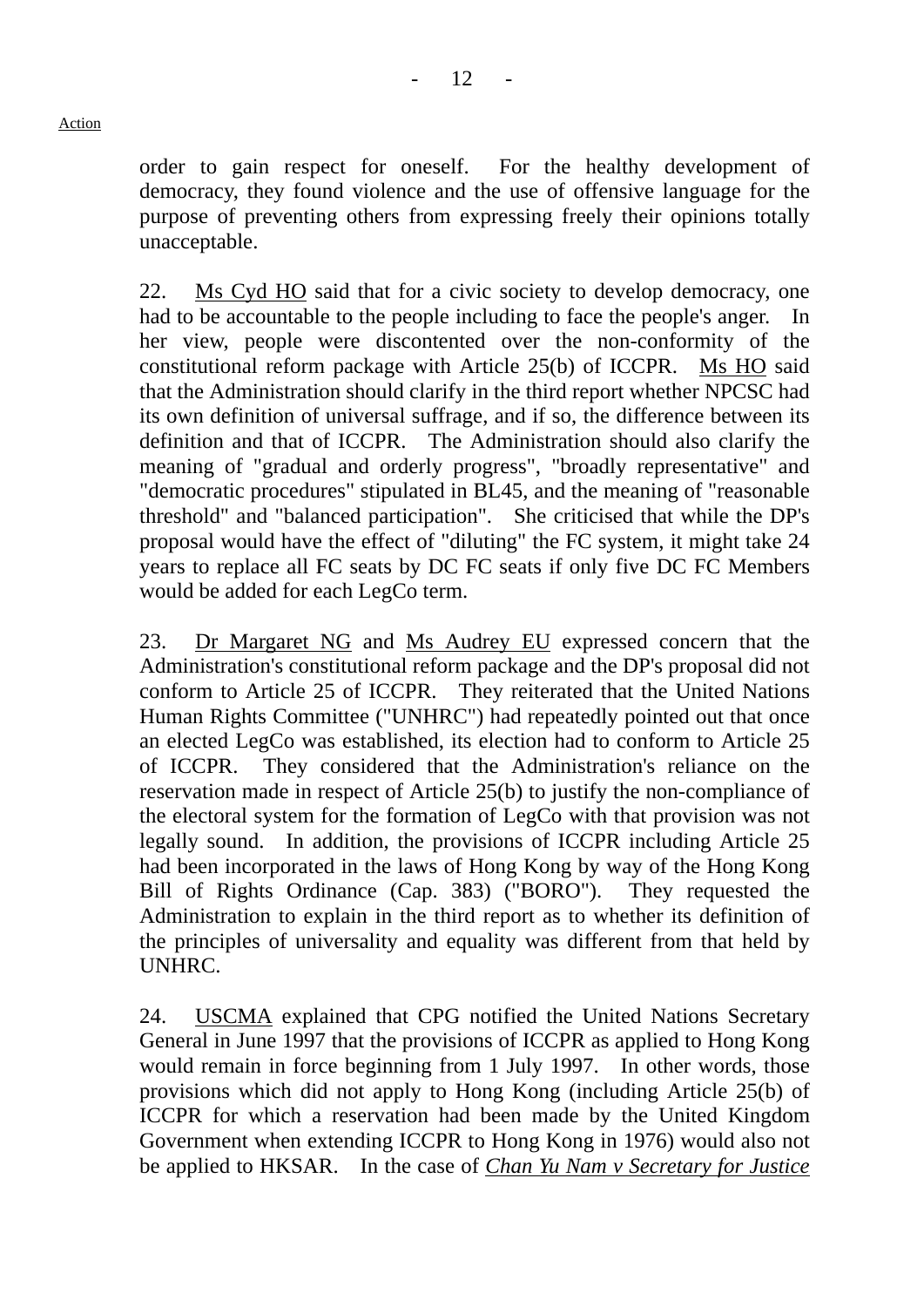(HCAL32/2009 and HCAL55/2009) in 2009, the High Court was of the view that such reservation continued to apply to the HKSAR. She invited members to make reference to an information paper prepared by the LegCo Secretariat for the Subcommittee which had given a detailed analysis of the issue [LC Paper No. CB(2)1652/09-10(02)]. USCMA also advised that Article 21 of the Hong Kong Bill of Rights in BORO mirrored Article 25 of ICCPR and the reservation made in respect of Article 25(b) was specifically provided for in section 13 of BORO.

25. USCMA reiterated that the ultimate goal of universal suffrage for Hong Kong's constitutional development originated from BL, not ICCPR. It was the consistent position of the HKSAR Government that when universal suffrage was implemented in Hong Kong, the electoral arrangements adopted by then must comply with BL, the NPCSC Decisions and the principles of universality and equality. The HKSAR Government would make its best endeavour to obtain the endorsement of LegCo for the 2012 constitutional reform package, so as to pave the way for implementing universal suffrage for CE in 2017 and for LegCo in 2020.

26. Dr Margaret NG sought the views of deputations on whether they agreed to the remark made by Mr QIAO Xiaoyang implying that universal suffrage was about the right to vote, and not necessarily the right to nominate candidates and to stand for election, and whether they considered the proposal to return five DC FC Members by "one-person-one-vote" through indirect election complied with the principles of universal and equal suffrage.

27. Mr Edward YUM of LYL considered that universal suffrage should cover the right to vote, to make nomination and to stand for election. If DC FC candidates could be nominated by registered electors and returned by registered electors under a "one-person-one-vote" system, that would be more democratic than the DP's proposal.

# *Setting up of a human rights institution (Article 2)*

28. Mr Ronny TONG said that the Administration should set up an independent human rights institution, as repeatedly recommended by UNHRC, to investigate and monitor human rights violations in HKSAR. He considered that the existing institutional arrangements were not effective for the implementation of the rights guaranteed under ICCPR.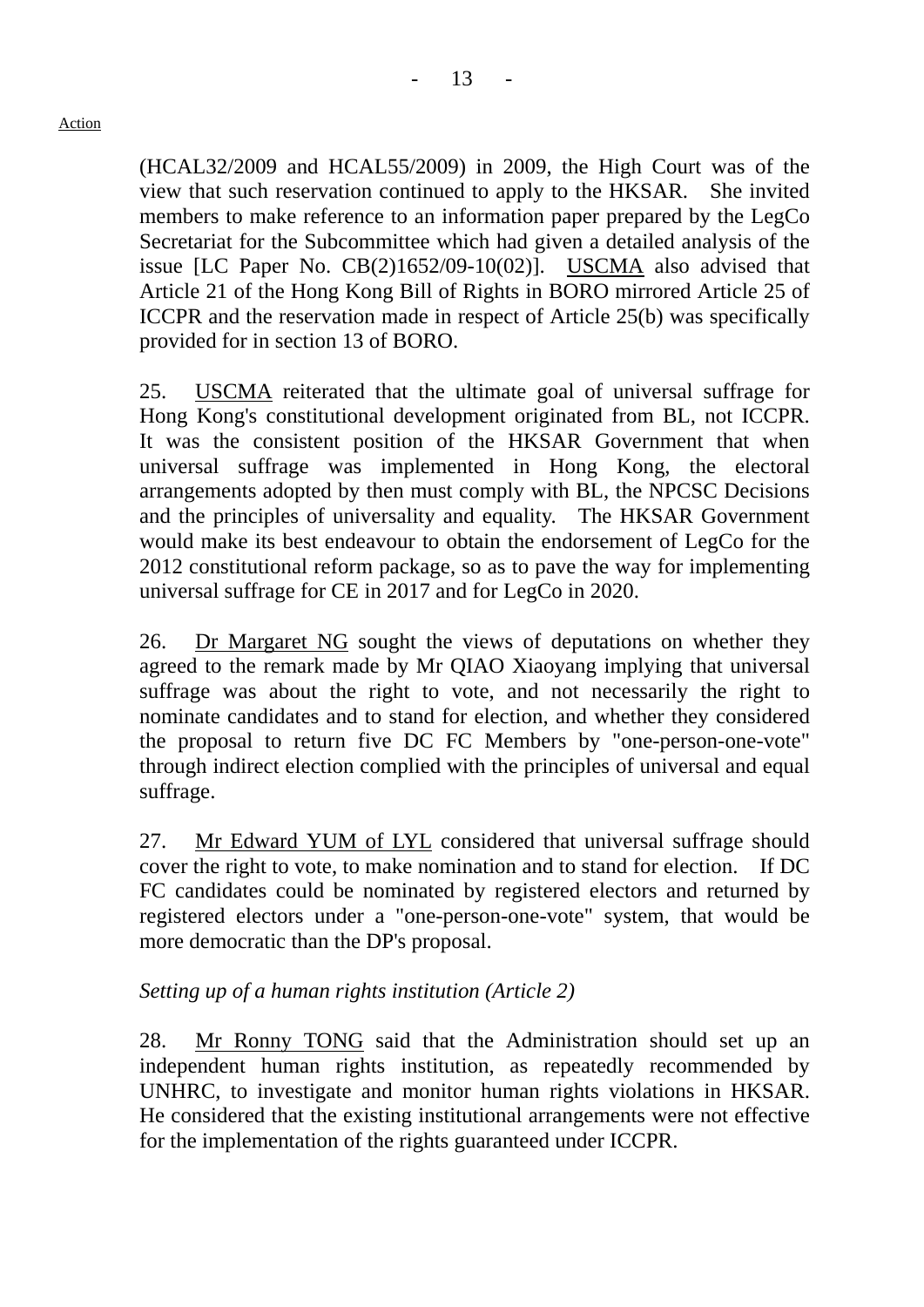$14$ 

Action

29. USCMA responded that there was a comprehensive framework for the protection and promotion of human rights in HKSAR, which was buttressed by the rule of law, an independent judiciary, a sound and comprehensive legal aid system, as well as effective monitoring by statutory bodies including the Ombudsman, the Privacy Commissioner for Personal Data and the Equal Opportunities Commission ("EOC"). Moreover, the effectiveness of the human rights protection mechanism was also monitored by the public, the media and LegCo. Therefore, the Administration did not see the need to establish another human rights institution to duplicate the functions of the existing mechanism. USCMA further said that while the Administration respected the recommendations of UNHRC, such recommendations were not legally binding. ICCPR allowed each State Party to implement appropriate measures, taking account of its own situation, to discharge its obligations under ICCPR.

# *Gender mainstreaming and women's participation in public affairs (Article 3)*

30. Referring to paragraph 13 of the Appendix to the Administration's paper, Ms LI Fung-ying enquired about the contents to be covered under "equal pay for work of equal value" for men and women in the third report, as she recalled that the recommendations made in the Consultancy Study on Equal Pay for Work of Equal Value in the Public Sector commissioned by EOC in 2004 had not been pursued. She also expressed concern that despite the advocate of gender mainstreaming, there remained a relatively small number of women participating in public affairs including serving on advisory and statutory bodies. She enquired whether the Administration would include in the third report measures to address those inadequacies.

31. USCMA said that the third report would cover, among others, the latest development on equal rights of men and women since it was last reported. In this regard, the principle of equal pay for work of equal value was set out in the Code of Practice on Employment under the Sex Discrimination Ordinance issued by EOC. In 2008, EOC also published a series of guidebooks advising employers that they should maintain the principles of equal pay for equal work and equal pay for work of equal value between men and women, and determine the pay level of each job according to its value to the organisation. In addition, the Consultancy Study commissioned by EOC did not show any evidence of systemic discrimination based on sex. On gender mainstreaming, USCMA said that there was an increasing number of women serving in the civil service, in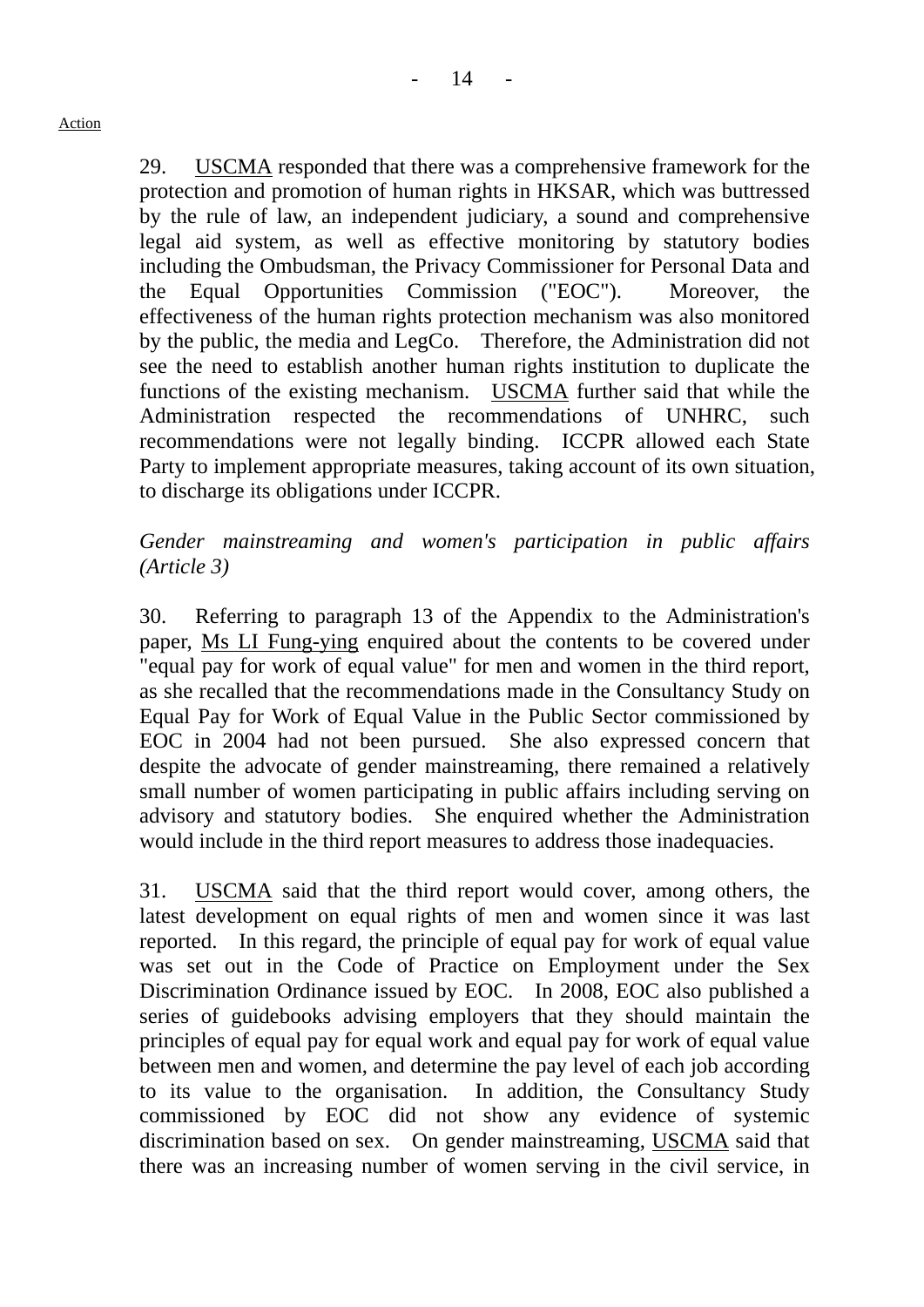particular at the directorate level, in the past 10 years. In addition, the Administration had increased the gender benchmark for appointments to advisory and statutory bodies from 25% to 30% this month.

## *Torture claims (Articles 7 and 9)*

32. Dr Margaret NG said that according to press reports, the Administration had resumed the screening of torture claims with over 200 lawyers providing legal assistance to torture claimants. She also understood that four torture claims had been handled in the past six months. She sought the views of AIHK on whether the handling of those claims by the Administration had complied with Article 3 of the United Nations' Convention Against Torture and Other Cruel, Inhuman or Degrading Treatment or Punishment ("CAT").

33. Mr Billy LEUNG of AIHK said that he was not in a position to comment on the four torture claims as he did not have the relevant information on hand. To his understanding, the Administration had enhanced the torture claim screening mechanism and issued guidelines on CAT to its disciplinary forces and other relevant stakeholders. However, those guidelines were not made available to AIHK.

34. Dr Margaret NG suggested that the Administration should give a copy of the guidelines on CAT to AIHK so that it could monitor the work of the Government. Principal Assistant Secretary (Security) D of the Security Bureau ("PAS(S)D") responded that the Administration had briefed the Panel on Security at its meeting held in December 2009 on the enhanced mechanism for screening torture claims and the pilot scheme to provide publicly-funded legal assistance to torture claimants who met the requirements. He undertook to provide the relevant information to AIHK for reference. Addressing the concern of AIHK on CSR, PAS(S)D said that Hong Kong's relative economic prosperity in the region and its liberal visa regime would make the territory vulnerable to possible abuses if CSR was applied to Hong Kong. The Administration had a firm policy of not granting asylum and its established position on CSR remained unchanged.

(*Post-meeting note*: The Administration advised that the information on the enhanced screening mechanism for torture claims was sent by the Security Bureau to AIHK on 22 June 2010.)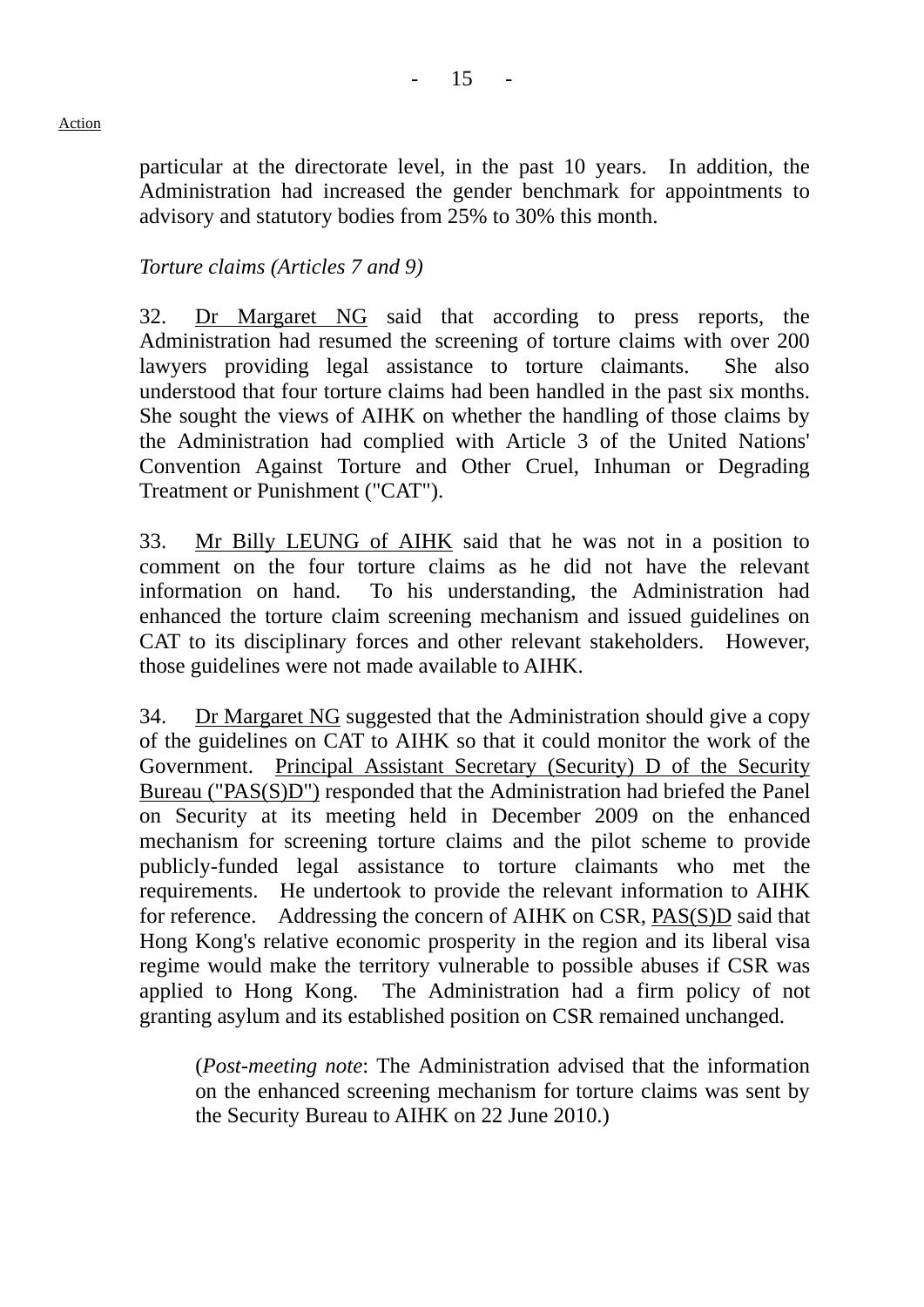## *Residents in distress or detained outside Hong Kong (Articles 10 and 12)*

35. Referring to paragraph 22 of the Appendix to the Administration's paper, Ms Miriam LAU enquired what would be reported under the notification system between HKSAR and the Mainland authorities on HKSAR residents detained in the Mainland. In her view, the Office of the Government of HKSAR in Beijing and the Hong Kong Economic and Trade Office in Guangdong merely served as a mail box between families of Hong Kong residents detained in the Mainland and the Mainland authorities. Given that the Administration would not be able to provide substantive assistance to help those detainees, she wondered whether UNHRC would be satisfied with the information provided in the third report in this regard. Ms LAU also referred to paragraph 24 of the Appendix to the Administration's paper and enquired about the progress of a Hong Kong resident detained in the Philippines under criminal charges for over 10 years during which no trial had been arranged.

36. PAS(S)D responded that while the Government could not intervene in the judicial system or administrative operations of the Mainland when providing assistance to Hong Kong residents under the principle of "One Country, Two Systems", it would look after their legal rights under the Mainland law. The assistance that could be provided by the HKSAR Government included, among others, notifying the family of a detainee about the detention upon receipt of a notification from a Mainland law enforcement agency ("LEA"), passing requests of the family of a detainee to the Mainland LEA, and following up the case with the Mainland LEA based on the information provided by the family of a detainee if the case had not been reported under the notification system. The Administration also provided a hotline for families of Hong Kong residents who were detained overseas. Subject to the information provided by the family of a detainee, it would follow up the case with the relevant LEA. As regards the case in the Philippines mentioned by Ms LAU, the Administration did not have information on hand and would provide the relevant information after the meeting.

(*Post-meeting note*: The information provided by the Administration was issued to members vide LC Paper No. CB(2)2187/09-10 on 19 August 2010.)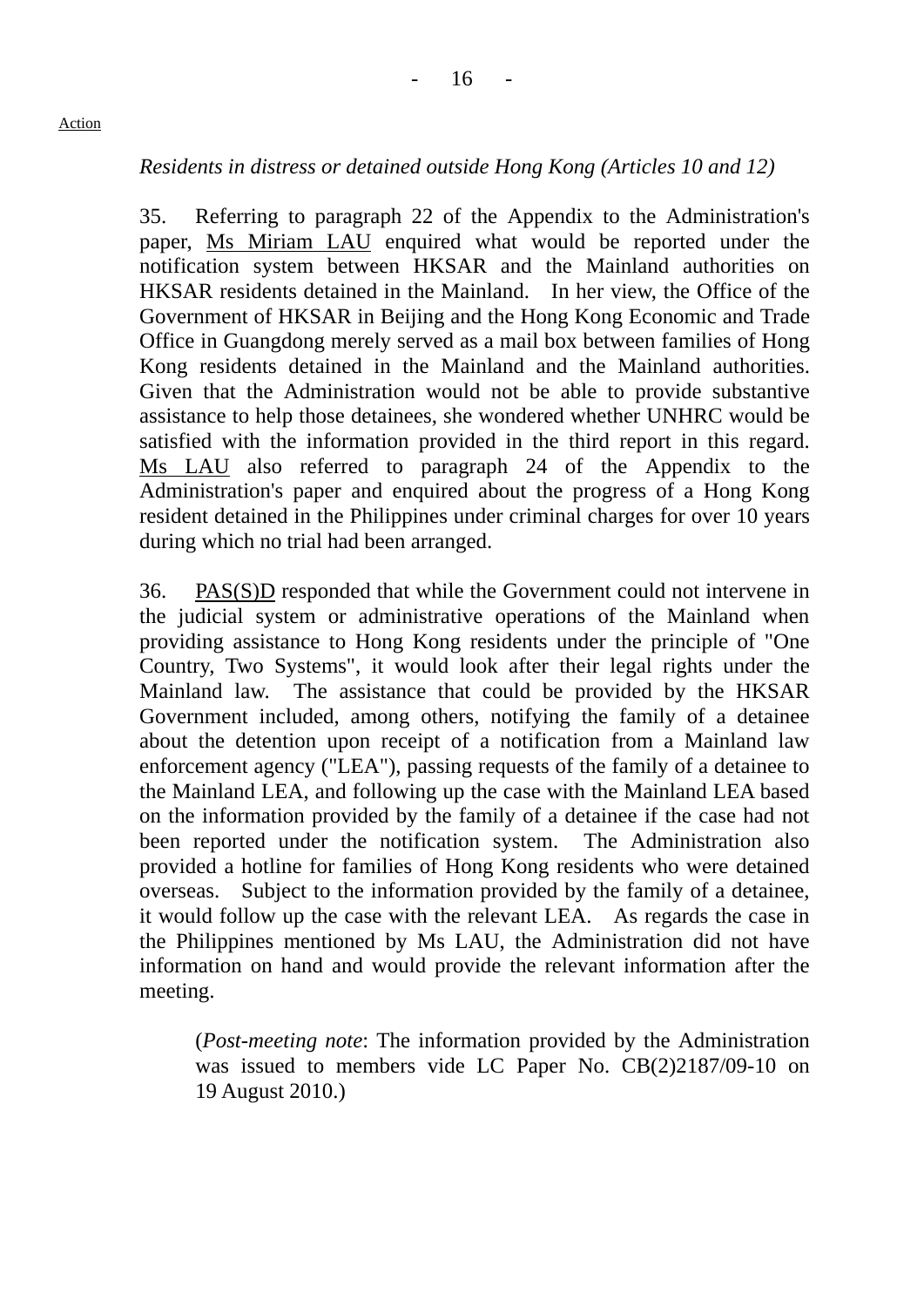# *Privacy protection (Articles 17 and 19)*

37. Mr Ronny TONG said that the Law Reform Commission ("LRC") in its reports relating to privacy had observed that the existing law did not provide sufficient protection against unlawful or arbitrary interference with an individual's right to privacy as guaranteed under Article 17 of ICCPR and recommended putting in place a statutory framework for such purpose. He pointed out that although the enactment of ICSO regulated interception of communications and covert surveillance by LEAs, the problems about the lack of protection and redress to individuals whose privacy or correspondence had been interfered remained unaddressed. Mr TONG enquired when the Administration would introduce such legislation.

38. USCMA said that in its report on Regulating the Interception of Communications, LRC had made a number of recommendations which had far-reaching implications. The media had expressed concern that the proposals in the report might undermine press freedom. Other sectors had also expressed concerns on the recommendations made by LRC. USCMA said that given that BORO had already provided the necessary protection to individuals' right to privacy and ICSO had regulated the activities of LEAs, the Administration had no intention to introduce such legislation for the time being.

## *Minimum wage*

39. Referring to Article 7(a) of the International Covenant on Economic, Social and Cultural Rights ("ICESCR"), which provided that the States Parties should recognise the right of everyone to the enjoyment of just and favourable conditions of work, Mr Ronny TONG expressed concern that the Minimum Wage Bill ("the Bill") in its present form while providing a minimum wage rate would not guarantee the standard of a decent living. He hoped that the Administration would amend the Bill to implement the principle enshrined in Article 7(a) of ICESCR.

40. USCMA responded that the Panel had discussed the same issue at its meeting on 18 January 2010 in the context of the ICESCR. In response to members' request, the Administration had subsequently provided a paper explaining the conformity of the Bill with ICESCR [LC Paper No. CB(2)894/09-10(01)]. According to the Labour and Welfare Bureau, the Bill was aimed at prescribing an hourly-rated wage floor to forestall excessively low wages. As specified in its Article 2, ICESCR was